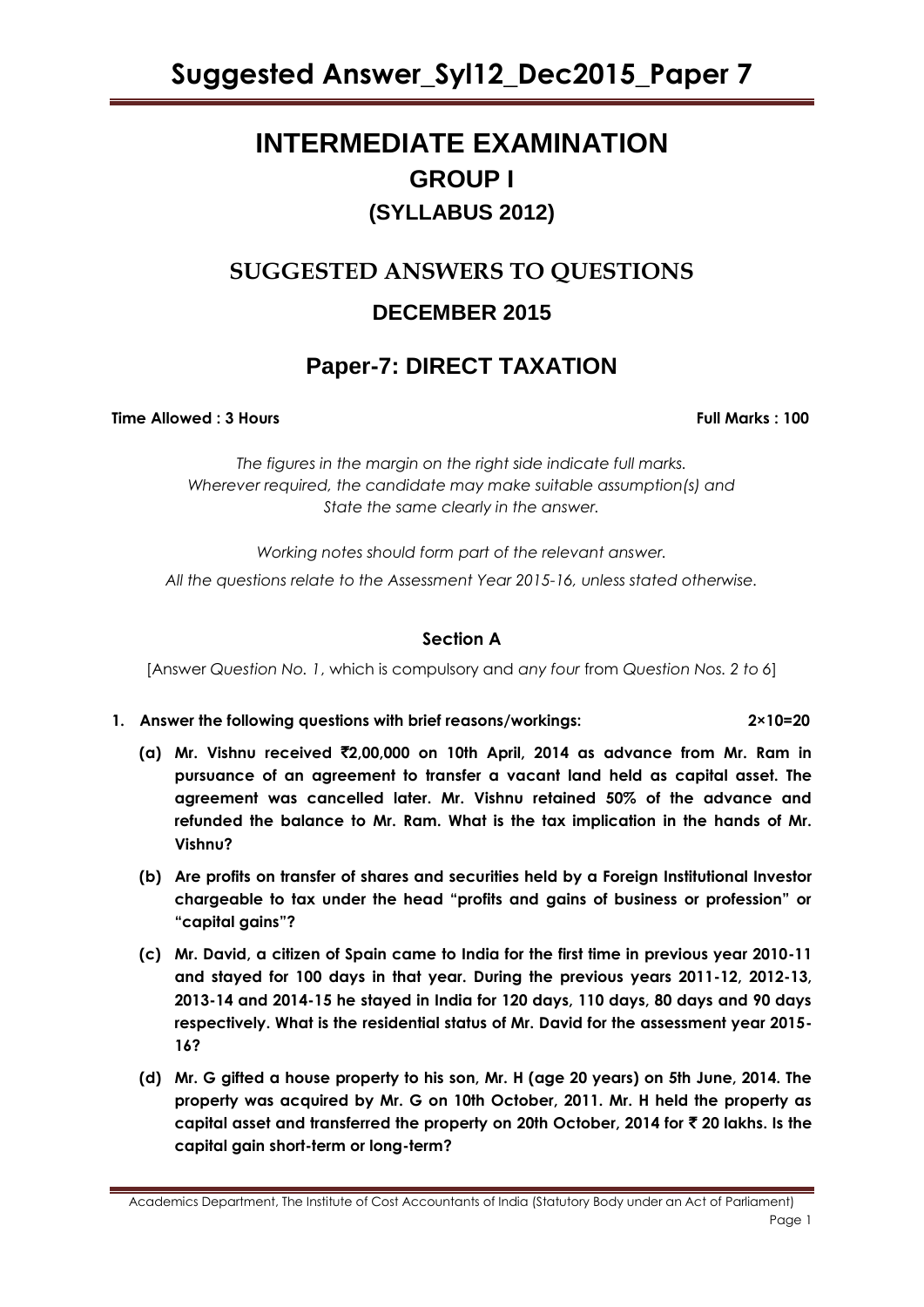- **(e) A foreign company cannot approach Dispute Resolution Panel in respect of its assessment. Is this statement correct?**
- **(f) X. Limited is an Indian company. However, it carries on business in USA. All the shareholders are residents of USA. The Board meetings and Annual General Meetings are held outside India. What is the residential status of X. Limited?**
- **(g) The Statement of Profit and Loss of KCL Limited is debited by an amount of** ` **1,20,000 in respect of an advertisement of company"s product in a newspaper owned by a political party. Is such expense allowable in computation of income from business?**
- **(h) Interest of** ` **15,000 on bank fixed deposits is received by the minor son of Ms. Santi. These fixed deposits were made by Ms. Santi out of her son"s earnings from stage acting. What is the tax treatment of interest?**
- **(i)** The Statement of Profit and Loss of a company includes interest of  $\bar{\tau}$  5,00,000 on a **loan taken for financing its expansion scheme. The machineries purchased with the borrowed amount were in transit at the end of the year. Is such interest allowable as deduction in computation of the company"s business income?**
- **(j) Is a company liable to pay advance tax when it is required to pay tax on "book profit" under section 115JB?**

### **Answer:**

1. (a) As per section 56(2)(ix) read with section 2(24)(xvii) (both introduced by the Finance (No.2) Act, 2014), any sum received as advance or otherwise in the course of negotiations for transfer of a capital asset is chargeable to tax under the head "income from other sources", if the advance sum is forfeited and the negotiation does not result in transfer of such capital asset.

Thus, the amount retained by Vishnu is chargeable to tax under the head "income" from other sources"

(b) As per section 2(14) as amended by the Finance (No.2) Act, 2014 "capital asset" shall also mean any securities held by a Foreign Institutional Investor (FN) which has invested in such securities in accordance with regulations made under the Securities and exchange Board of India Act.

Securities held by FIIs must be in accordance with regulations of SEBI. Even though they are held as stock in trade, they will be treated as capital asset and the gain or loss arising therefrom will be taxed as income under the head "capital gains".

(c) During the previous year 2014-15 Mr. David stayed in India for less than 182 days and his aggregate stay in 4 preceding previous years were 410 days (100 + 120 + 110 + 80). As he has satisfied one of the basic conditions, he is a resident in India.

Further, he was non-resident in 9 out of 10 previous years preceding the previous year 2014-15 **or** stayed in India for less than **730** days in 7 previous years preceding the previous year 2014-15. Hence, his status is resident but not ordinary resident.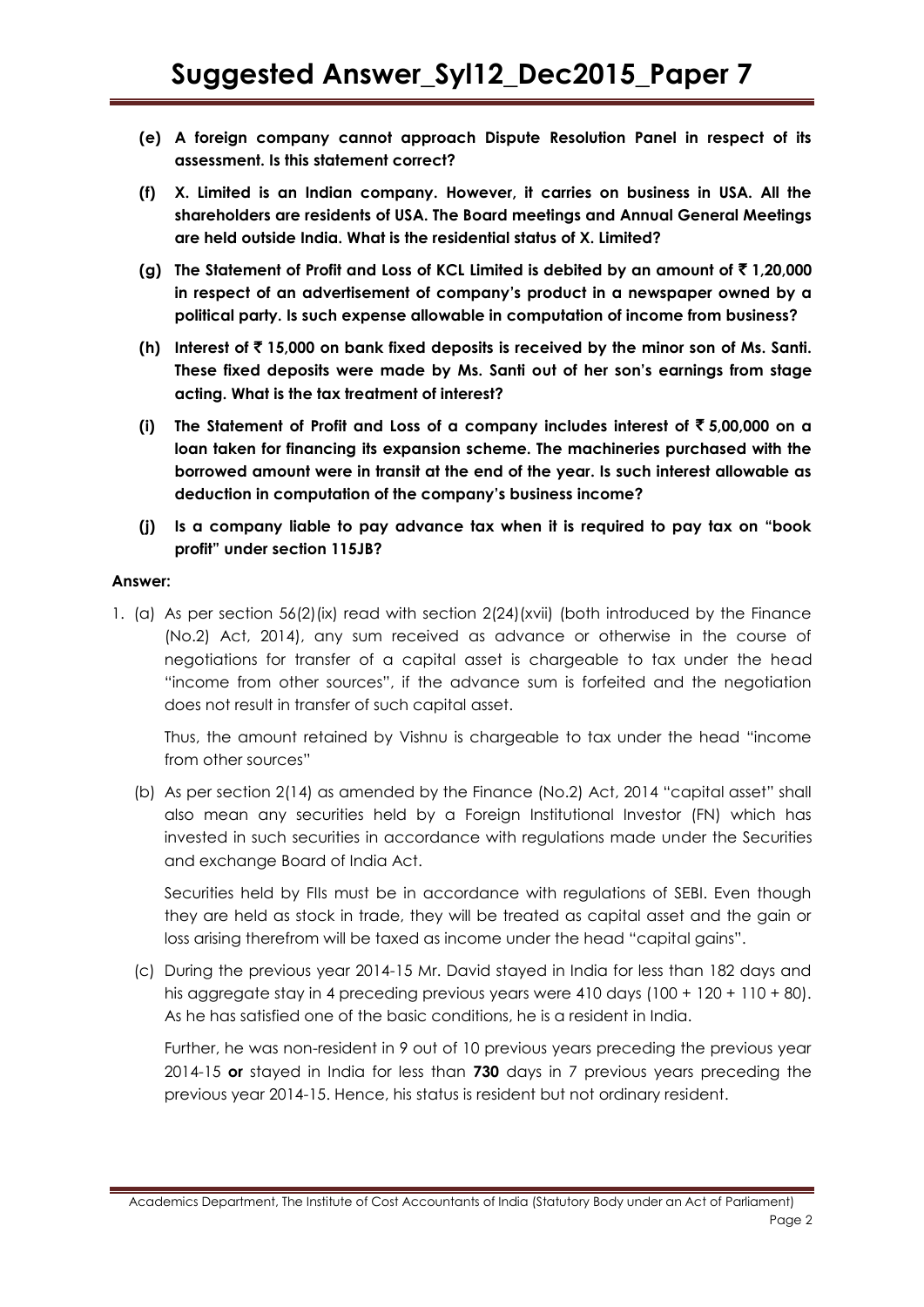# **Alternate Answer**

### **OR,**

During the previous year 2014-15 Mr. David stayed in India for less than 182 days and his aggregate stay in 4 preceding previous years were 410 days (100+120+110+80). As he has satisfied one of the basic conditions, he is a resident in India.

But he has not satisfied any of the following additional conditions:

- (i) Resident in India for at least 2 years out of the preceding 10 Previous Years.
- (ii) Physically present in India for at least 730 days during the 7 preceding Previous Years.

Hence, his status is resident but not ordinary resident.

(d) As per clause (b) of Explanation 1 to section 2(42A) where the capital asset becomes the property of the assessee in the circumstances mentioned in section 49(1), the period for which the asset was held by the previous owner shall be included in counting the period of holding. Section 49(1)(ii) covers cases where the capital asset became the property of the assessee under a gift or will.

As the property was originally acquired by Mr. G on 10.10.2011 and the transfer was made by his son on 20.10.2014, the resultant capital gain is a long-term capital gain in the hands of Mr. H.

- (e) Eligible assessee under section 144C(15) includes 'any foreign company'. Therefore, a foreign company, whether it has international transaction liable for transfer pricing adjustment or not, can approach the Dispute Resolution Panel under section 144C.
- (f) As per section 6(3), a company is said to be resident in India in any previous year if (i) it is an Indian Company, or (ii) In case of other company whose control and management of the affairs of the company is wholly in India. X Limited is an Indian Company. Therefore, X Limited is a resident in India even if the business is carried on outside India and the meeting of the board and shareholders are held outside India.
- (g) As per section 37(2B), no deduction is allowed in respect of expenditure incurred by an assessee on advertisement in any souvenir, brochure, tract, pamphlet or the like published by a political party. News paper published by a political party is not in the nature of any souvenir or brochure or tract or pamphlet or similar thing published by a political party. Therefore, expenses on advertisement in news paper of the political party are allowable as deduction.
- (h) As per section 64(1A), if income arises or accrues to a minor child on account of any manual work done by him or activity involving application of his skill, talent, or specialized knowledge and experience, such income is outside the scope of clubbing.

In this case, the earning of minor son from stage acting is not to be clubbed with the income of the parent. But interest on fixed deposit made out of such earning is not attributable to the stage acting of the minor. Hence, such interest is to be included in the total income of minor son's father or mother, whose total income before such inclusion is higher.

Academics Department, The Institute of Cost Accountants of India (Statutory Body under an Act of Parliament) Page 3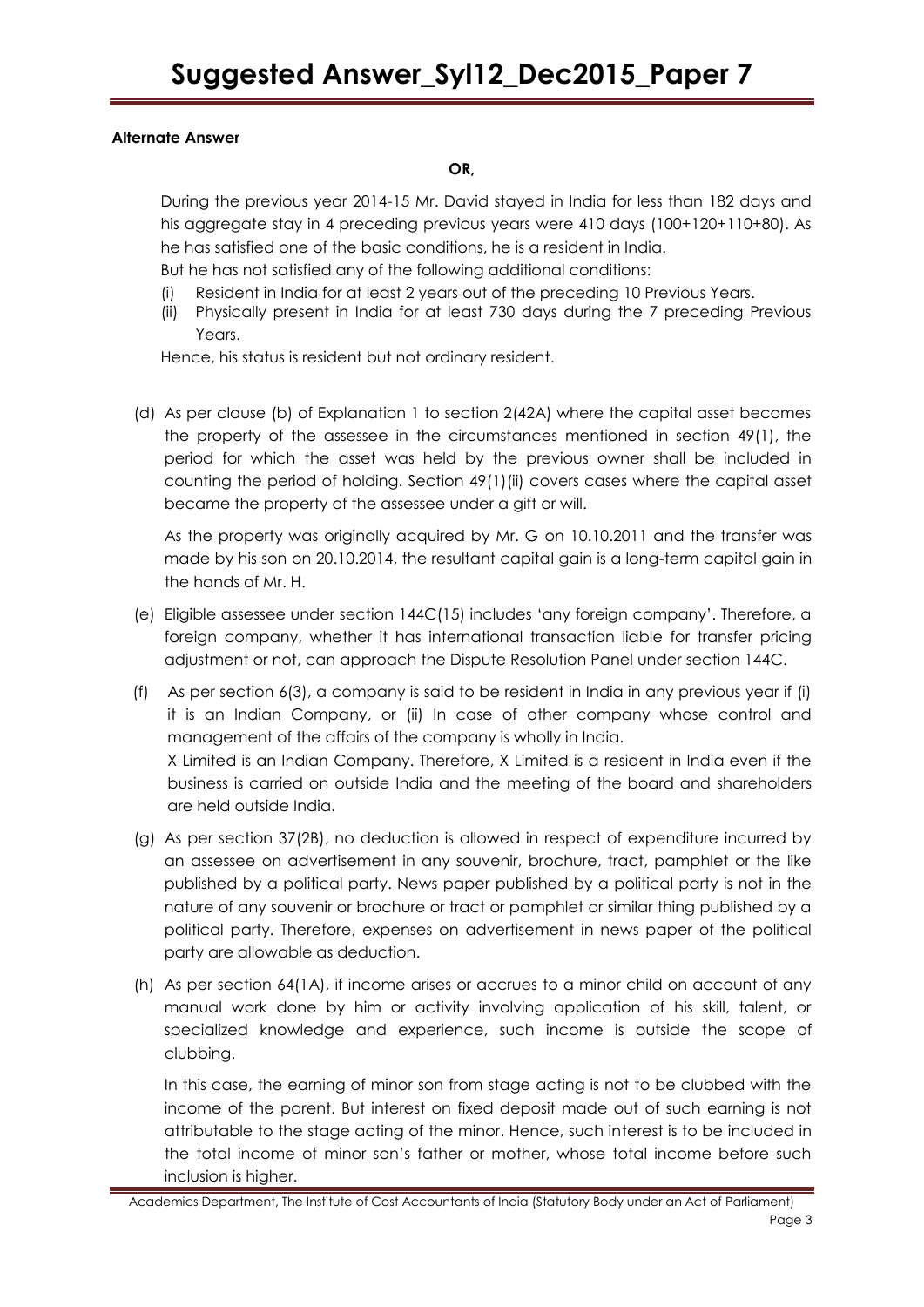(i) Interest paid in respect of capital borrowed for the purpose of business or profession is admissible under section 36(1)(iii). However, as per the proviso to section 36(1)(iii) interest paid in respect of capital borrowed for acquiring an asset for extension of existing business or profession (whether capitalised in the books of account or not) for any period beginning from the date on which the capital was borrowed for acquisition of the asset till the date on which such asset was put to use shall not be allowed as deduction.

In the instant case, the machineries were not received till the end of the year and were in transit and accordingly, not put to use till the end of the year. Therefore, interest of  $\bar{\bar{\xi}}$  5,00,000 will not be allowed as deduction.

However, the cost of the asset shall be increased by the amount of interest of `5,00,000 and depreciation shall be admissible on the enhanced cost, once the asset is put to use.

(j) According to section 207, tax is payable in advance during any financial year in respect of the total income of the assessee which would be chargeable to tax for the assessment year following that financial year.

Under section 115JB(1), where the tax payable on total income is less than 18.5% of "book profit" of a company, the "book profit" would be deemed to be the total income and tax would be payable at 18.5%.

Since in such cases, the book profit is deemed to be total income, tax shall be payable in advance as per the provisions of section 207 in respect of book profit also.

### **It is also possible to give answer in the following manner.**

There is specific provision in section 115JB(5) providing that all other provisions of the Income-tax Act shall apply to every assessee, being a company mentioned in that section.

Section 115JB is a self-contained code pertaining to MAT and by virtue of sub-section (5) thereof, the liability for payment of advance tax would be attracted.

**2. (a) MNO Ltd. commenced commercial production of its unit located in Special Economic Zone (SEZ) from 01.04.2006. It furnishes the following information for the year ended 31.03.2015:**

| <b>Particulars</b>   | $\bar{\tau}$ in lakhs |
|----------------------|-----------------------|
| Total sales          | 100                   |
| <b>Export sales</b>  | 50                    |
| <b>Profit earned</b> | 30                    |

**Compute the deduction under section 10AA and income chargeable to tax for the assessment year 2015-16. Your computation must be supported by reasons. 4**

**(b) Mr. Sridhar an employee of XY Ltd. received** ` **8 lakhs as leave salary on his retirement on 28.02.2015. Average salary drawn during last 10 months** ` **35,000. Last drawn salary is** ` **40,000. He rendered service of 24 years and 7 months. Leave taken while in**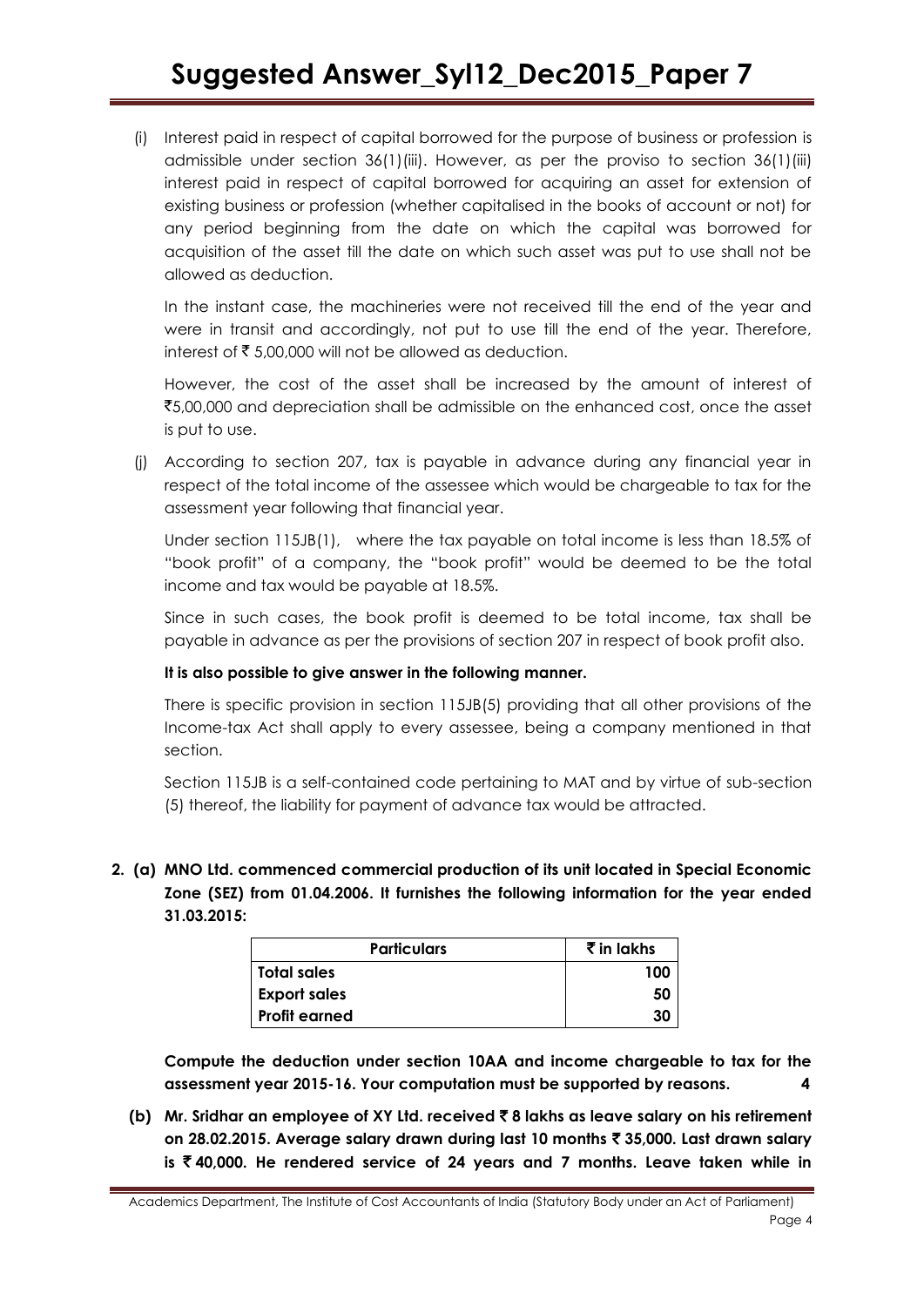**service 9 months. Leave entitlement as per employer"s rules is 1½ months for each completed year of service. Calculate the taxable leave salary for the assessment year 2015-16. 4**

- **(c) ABC Private Limited allotted 10,000 shares of** ` **10 each to Mr. A at** ` **20 per share. The fair market value of the shares on the date of allotment was determined at** ` **15 per share. Will such allotment have any tax implication in the hands of ABC (P) Ltd? What would be your answer in case the company is a listed company in Bombay Stock Exchange? If Mr. A is a non-resident, state the implication. 4**
- **(d) Explain the tax incidence in the case of a transfer of a let out property, which is not revocable during the life time of the transferee. 3**

### **Answer:**

2. (a) **Computation of income chargeable to tax in the case of MNO Ltd for the Assessment Year 2015-16**

| <b>Particulars</b>                                        | र्रै in lakhs |
|-----------------------------------------------------------|---------------|
| Net Profit                                                | 30.00         |
| Deduction under section 10AA:                             |               |
| [Export turnover X profit earned / total turnover ] X 50% |               |
| [50 lakhs X 30 lakhs / 100 lakhs ] X 50% =                | 7.50          |
| Income chargeable to tax                                  | 22.50         |

**Note:** Where the unit located in SEZ commences production or manufacturing articles or things or provides any service on or after 01.04.2005, it is eligible for deduction under section 10AA.

The quantum of deduction is 100% of the profits for the first 5 years and 50% of the profits for the next five years.

The unit of MNO Ltd was commenced from 01.04.2006 and the first five years have already expired. Hence it is eligible for 50% deduction for the next 5 consecutive assessment years. The assessment year 2015-16 falls within 10 years and hence the assessee is eligible for 50% of net profit by way of deduction under section 10AA.

2. (b) Taxable leave salary of Mr. Sridhar - Assessment Year 2015-16

| Total leave eligible on the basis of one month for each year of | 24 months |
|-----------------------------------------------------------------|-----------|
| completed service                                               |           |
| Leave taken                                                     | 9 months  |
| Leave to his credit                                             | 15 months |
| Average of last 10 months salary                                | ₹ 35,000  |
|                                                                 |           |

**Note:** The statutory limit is only one month salary for each completed year of service. Hence, 1.5 months entitlement will not have any implication.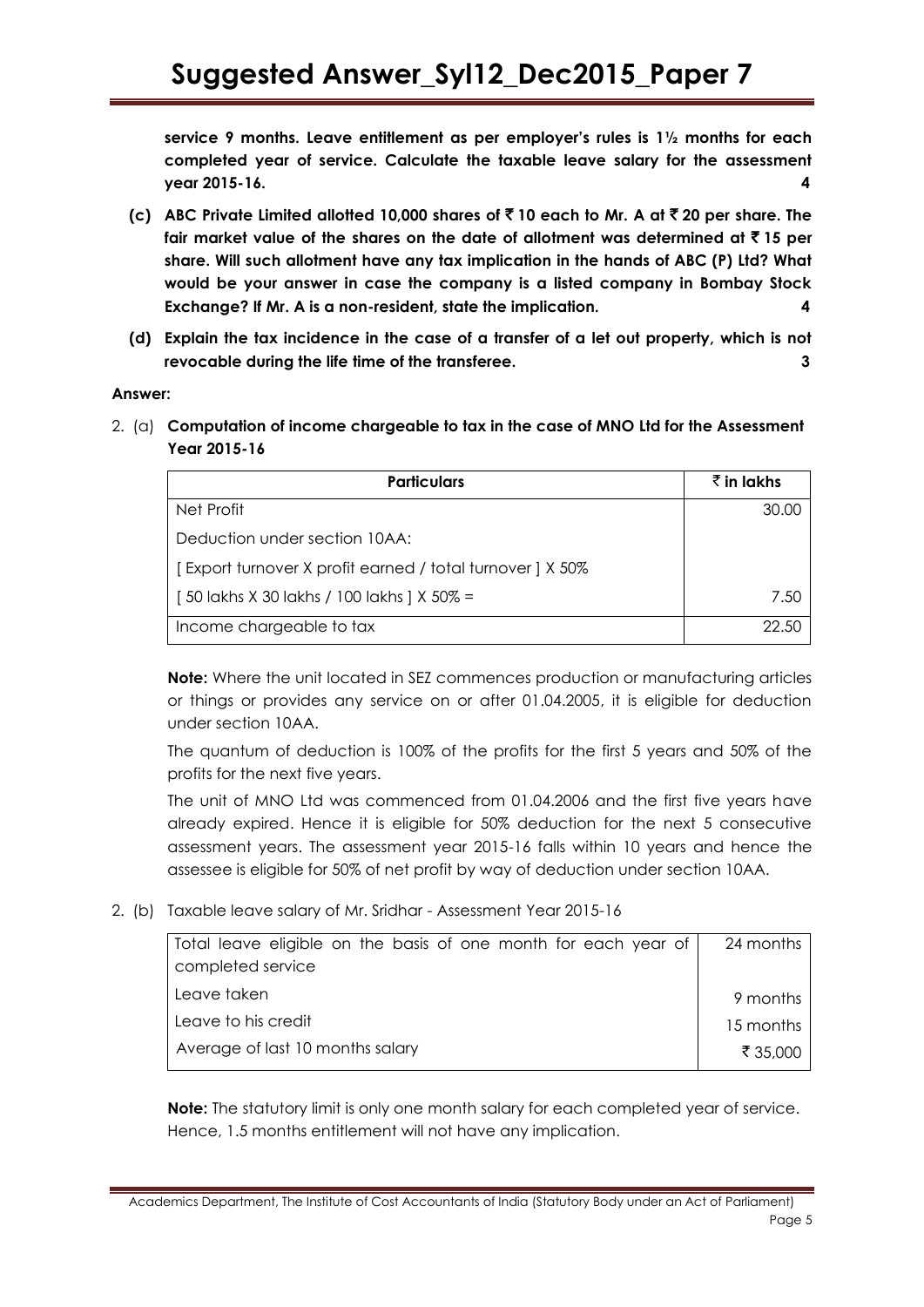|                                                                                | ₹        |          |
|--------------------------------------------------------------------------------|----------|----------|
| Actual leave salary                                                            |          | 8,00,000 |
| Less: Exempt U/s. 10(10AA) to the least of the following                       |          |          |
| Cash equivalent of leave to the credit of the<br>(1)<br>employee (₹ 35,000×15) | 5,25,000 |          |
| 10 months salary (₹ 35,000 × 10)<br>(ii)                                       | 3,50,000 |          |
| Monetary limit notified<br>(iii)                                               | 3,00,000 |          |
| (iv) Actual leave salary                                                       | 8,00,000 | 3,00,000 |
| Taxable leave                                                                  |          | 5,00,000 |

2. (c) Where a company, not being a company in which the public are substantially interested, receives, in any previous year, from any person being a resident, any consideration for issue of shares that exceeds the face value of such shares, the aggregate consideration received for such shares as exceeds the fair market value of the shares chargeable to tax as income of the company under the head "Other Sources‖.

ABC (P) Ltd has received  $\bar{z}$  5 per share more than the fair market value of the shares. The fair market value of the shares has been determined at  $\bar{\tau}$ 15 per share. The amount chargeable to tax in the hands of the company would be  $\bar{z}$  5 X 10,000 shares  $=$  ₹ 50,000.

In case the company is one in which public are substantially interested, section 56(2)(viib) will not apply. The receipt of amount on allotment of shares exceeding the face value and fair market value will not have any tax implication in the hands of company.

In case Mr. A is a non-resident, the provisions of section 56(2)(viib) will not apply and the excess amount received by ABC (P) Ltd will not be chargeable to tax.

2. (d) As per section 61, any income arising by virtue of a revocable transfer shall be included in the total income of the transferor.

However, section 62 says that section 61 will not apply in respect of any income arising by virtue of a transfer which is not revocable during the life time of the transferee. Thus when the income arises to the transferee by virtue of a transfer which is not revocable during his life time, section 61 will not apply.

Thus the property income is chargeable to tax in the hands of transferee and. not in the hands of the transferor.

**3. (a) Mr. Shiva (age 62) having 4 heavy goods vehicles and 3 non-heavy goods vehicles wants to show the income chargeable to tax on presumptive basis. During the year 2014-15, he received interest on enhanced compensation of**  $\bar{\tau}$  **5 lakhs relating to compulsory acquisition of land (made in the year 1991). He borrowed** ` **3 lakhs for renovation of a let out property from which he earned rental income of** ` **10,000 per**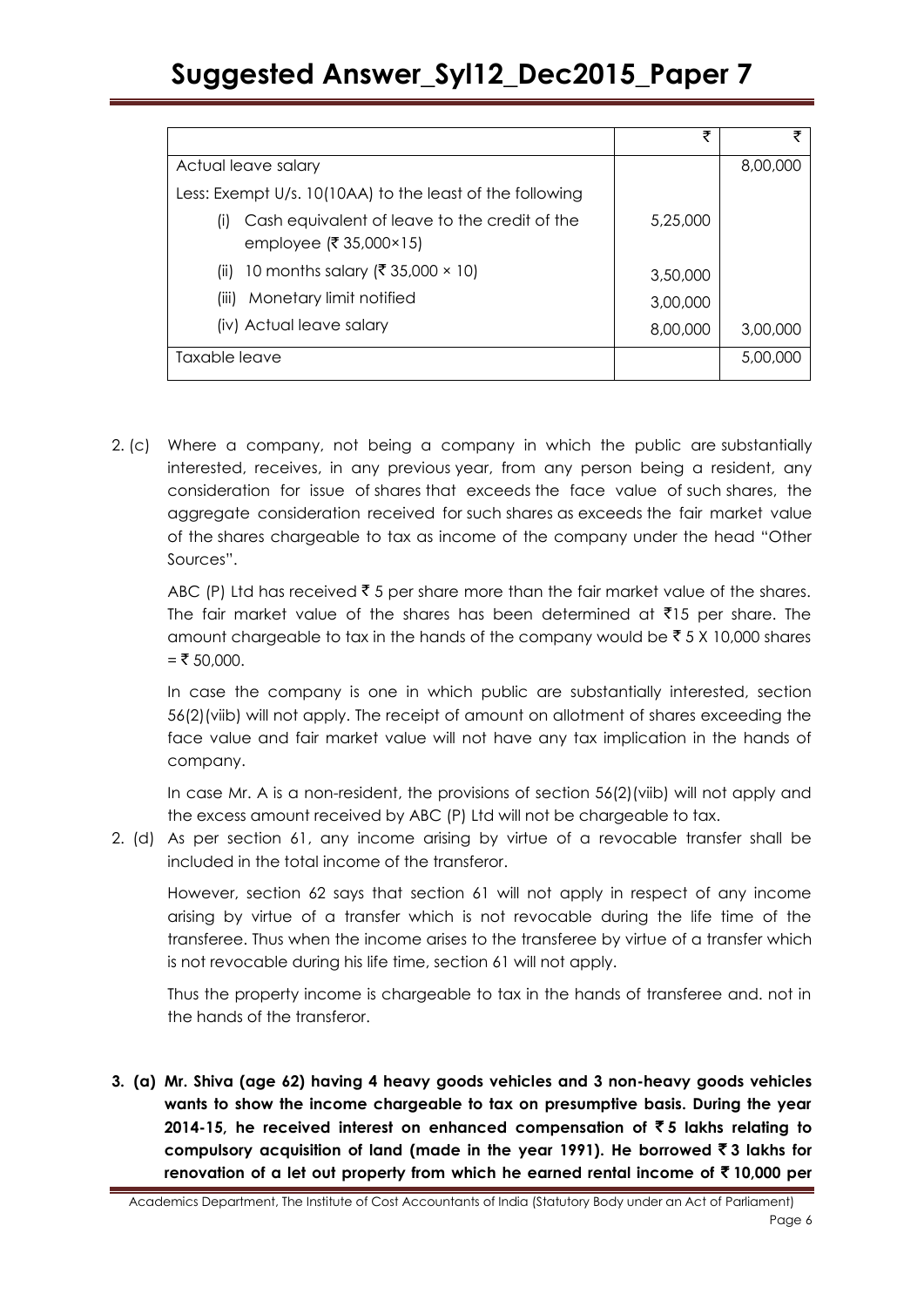**month. Interest on borrowal for house renovation for the year is** ` **42,000. Compute his total income and income tax liability for the assessment year 2015-16. 5**

- **(b) Mr. Harbhajan employed in Gama Ltd. furnishes you the following information for the year ended 31.03,2015:**
	- **(i) Basic salary upto 31.12.2014** ` **60,000 per month.**
	- **(ii) Basic salary from 01.01.2015** ` **70,000 per month.**

*Note:* **Salary is due and paid on the last day of every month.**

- **(iii) Dearness Allowance @ 40% of basic salary.**
- **(iv) Bonus equal to one month salary paid in February 2015 on basic salary and DA applicable for that month.**
- **(v) Employer"s contribution to Provident Fund account of the employee at 15% of basic salary.**
- **(vi) Profession tax paid** ` **5,000 of which** ` **2,000 was paid by employer.**
- **(vii) Facility of laptop and computer was provided to Harbhajan both for official and personal use. Cost of laptop** ` **35,000 and computer** ` **25,000 acquired by the company on 01.01.2015.**
- **(viii) A motor car owned by the employer is provided to the employee meant for both official and personal use from 01.12.2014. Running expenses fully met by the employer which amounts to** ` **35,000. The motor car (cubic capacity of engine exceeds 1.6 litres) was self driven by Mr. Harbhajan.**

**Compute the salary income chargeable to tax in the hands of Mr. Harbhajan for the assessment year 2015-16. 7**

**(c) State the scope of and time limit for rectification of order passed by the Assessing Officer under the Income-tax Act. 3**

### **Answer:**

3. (a) **Computation of total income of Mr. Shiva for the Assessment Year 2015-16**

| <b>Particulars</b>                            |        | ₹        |          |
|-----------------------------------------------|--------|----------|----------|
| Income from house property:                   |        |          |          |
| Rental income                                 |        | 1,20,000 |          |
| Less: Deduction U/s 24 $@$ 30%                | 36,000 |          |          |
| Interest on monies borrowed for renovation    | 30,000 |          |          |
|                                               |        | 66,000   |          |
| Income from house property                    |        |          | 54,000   |
| Income from business                          |        |          |          |
| Presumptive income u/s 44AE @ ₹ 7500 × 7 × 12 |        |          | 6,30,000 |
| Other Sources:                                |        |          |          |
| Interest on enhanced compensation             |        | 5,00,000 |          |
| Less: Deduction U/s $57$ (iv) @ $50\%$        |        | 2,50,000 |          |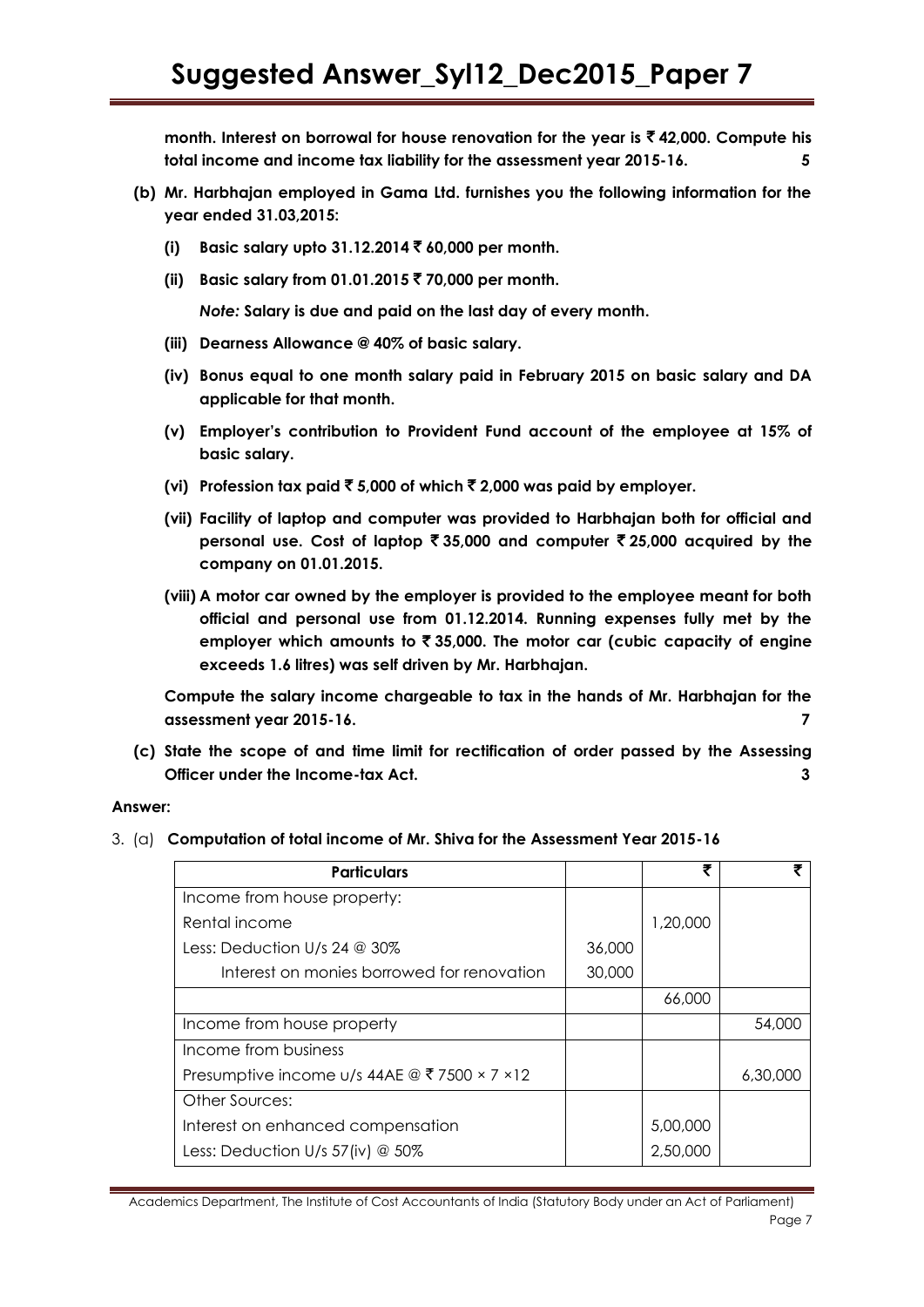|                         | 2,50,000 |
|-------------------------|----------|
| Total Income            | 9,34,000 |
| Income tax on ₹9,34,000 | 1,06,800 |
| Add: $Cess @ 3\%$       | 3,204    |
| Total tax liability     | 1,10,004 |

3. (b) Computation of income from salaries of Mr. Harbhajan for Assessment year 2015 – 2016

| <b>Particulars</b>                                               | ₹        | ₹         |
|------------------------------------------------------------------|----------|-----------|
| Basic salary $(60,000 \times 9) + (70,000 \times 3)$             |          | 7,50,000  |
| Dearness allowance 40% of ₹7,50,000                              |          | 3,00,000  |
| Bonus (₹70,000 + 40% theiron)                                    |          | 98,000    |
| Employers contribution to PF $@$ 15%                             | 1,12,500 |           |
| Less: Exempt @ 12% of ₹7,50,000                                  | 90,000   |           |
|                                                                  |          | 22,500    |
| Profession tax paid by employer                                  |          | 2,000     |
| Laptop and computer provided by the employer - exempt            |          | Nil       |
| Motor car (cubic capacity of engine more than 1.6 litres) ₹2,400 |          |           |
| for 4 months                                                     |          | 9,600     |
| Gross salary                                                     |          | 11,82,100 |
| Less: Profession tax paid U/s.16(2)                              |          | 5,000     |
| <b>Taxable Salary</b>                                            |          | 11,77,100 |

- 3. (c)An income tax authority with a view to rectifying any mistake apparent from the record may pass an order of rectification. The order of rectification shall be to -
	- (a) amend any order passed by it under the provisions of this Act ;
	- (b) amend any intimation or deemed intimation under sub-section (1) of [section 143;](javascript:ShowMainContent()
	- (c) amend any intimation under sub-section (1) of [section 200A.](javascript:ShowMainContent()

The time limit for passing an order of rectification under section 154 shall be made within four years from the end of the financial year in which the order sought to be amended was passed.

- **4. (a) State the circumstances under which the Assessing Officer may refer the valuation of capital asset to the Valuation Officer. 4**
	- **(b) The Statement of Profit and Loss of XYZ Limited for the previous year 2014-15 shows a net profit of** ` **8,50,390 after debiting/crediting the following items:**
		- **(i) Purchase of goods for** ` **42,000 (market value** ` **35,000) from one of the directors of the company.**
		- **(ii) Interest of** ` **1,00,000 paid on loan taken from Mr. Ron of USA without deducting tax at source.**

Academics Department, The Institute of Cost Accountants of India (Statutory Body under an Act of Parliament) Page 8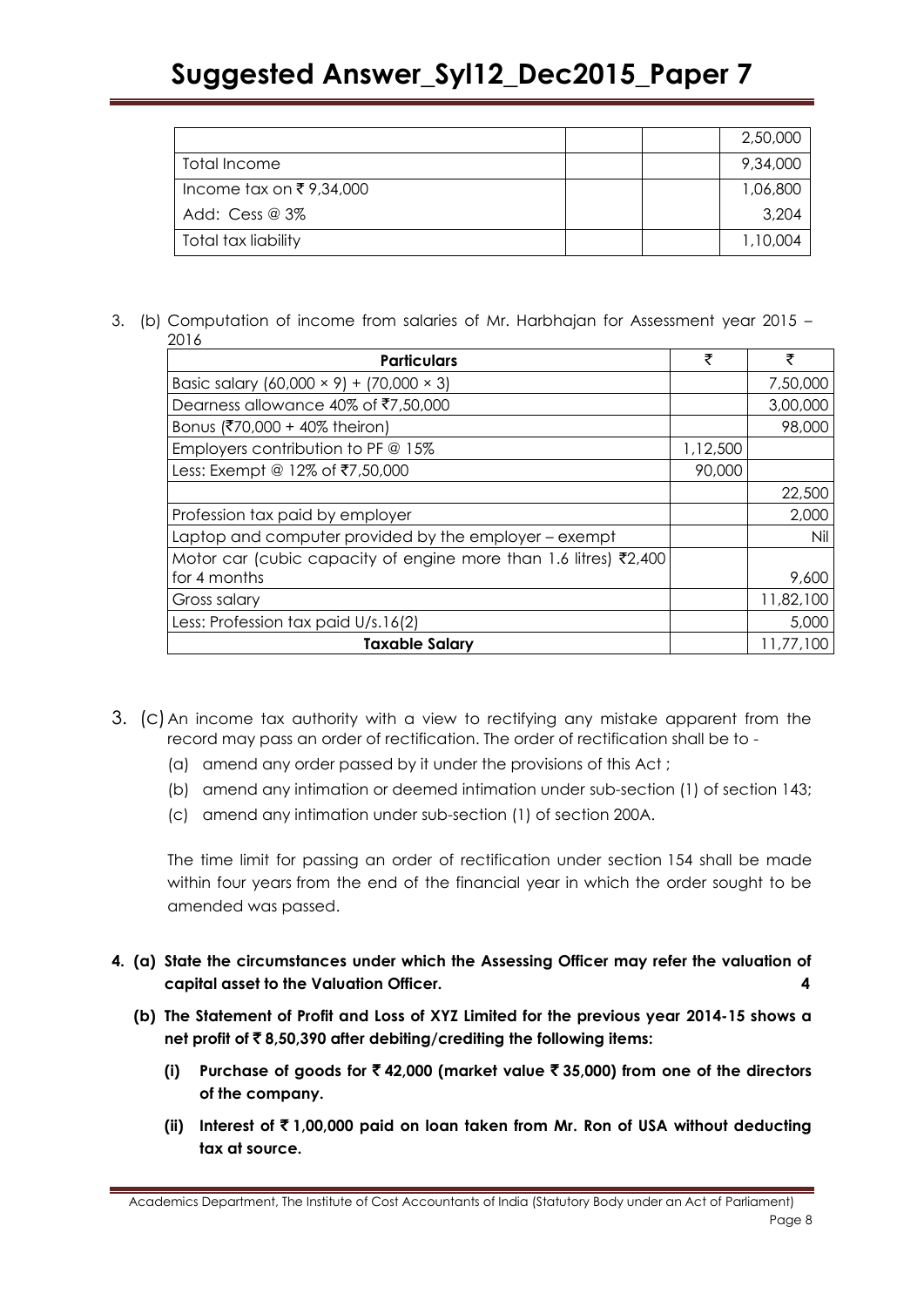- **(iii) Advance of** ` **90,000 paid in earlier year for purchase of machinery written off.**
- **(iv)** Income tax on perquisites of employees paid by the company  $\bar{\tau}$  20,000.
- **(v) Recovery of bad debt of** ` **30,000 which was disallowed in previous assessment of the company.**

**Compute income of XYZ Limited under the head "profits and gains of business or profession" for Assessment Year 2015-16 indicating reasons for treatment of each item. 6**

**(c) Mr. Suresh Raina sold a residential building for** ` **75,00,000 on 1st July, 2014. It was acquired for** ` **22,04,000 on 1st June, 2007. The stamp duty valuation of the property at**  the time of acquisition was  $\bar{\tau}$  25,00,000 and at the time of transfer was  $\bar{\tau}$  85,00,000. He **paid brokerage at 1% at the time of transfer. He deposited** ` **40,00,000 in bonds of Rural Electrification Corporation Ltd. in March, 2015 and deployed the balance in a business commenced by him. He has business loss of** ` **5,00,000 for the year ended 31st March, 2015. Compute total income of Mr. Suresh Raina and advise by what date he must file his return of income.**

**Cost inflation index- F.Y. 2007-08; F. Y. 2014-15: 1024 5**

#### **Answer:**

- 4. (a) Under section 55A, with a view to ascertaining the fair market value of a capital asset for the purposes of computation of capital gain, the Assessing Officer may refer the valuation of capital asset to a Valuation Officer in the following circumstances—
	- (a) Where the value of the asset as claimed by the assessee is in accordance with the estimate made by a registered valuer, if the Assessing Officer is of opinion that the value so claimed is at variance with its fair market value;
	- (b) in any other case, if the Assessing Officer is of opinion that
		- the fair market value of the asset exceeds the value of the asset as claimed by the assessee by more than 15 per cent **and** ` 25,000; or
		- (ii) having regard to the nature of the asset and other relevant circumstances, it is necessary so to do.

### 4. (b)

### **Computation of income of XYZ Limited under the head "profits and gains of business or profession" for Assessment Year 2015-16**

| <b>Particulars</b>                                      | ₹        |          |
|---------------------------------------------------------|----------|----------|
| Net profit as per Statement of Profit and Loss          |          | 8,50,000 |
| Add: Disallowance of excess amount paid to director for |          |          |
| purchase of goods (note 1)                              | 7,000    |          |
| Disallowance of interest on loan paid to non-resident   |          |          |
| without deduction of tax at source (note 2)             | 1,00,000 |          |
| Disallowance of advance for purchase of machinery       |          |          |
| written off (note 3)                                    | 90,000   |          |
| Disallowance of income tax on non-monetary              |          |          |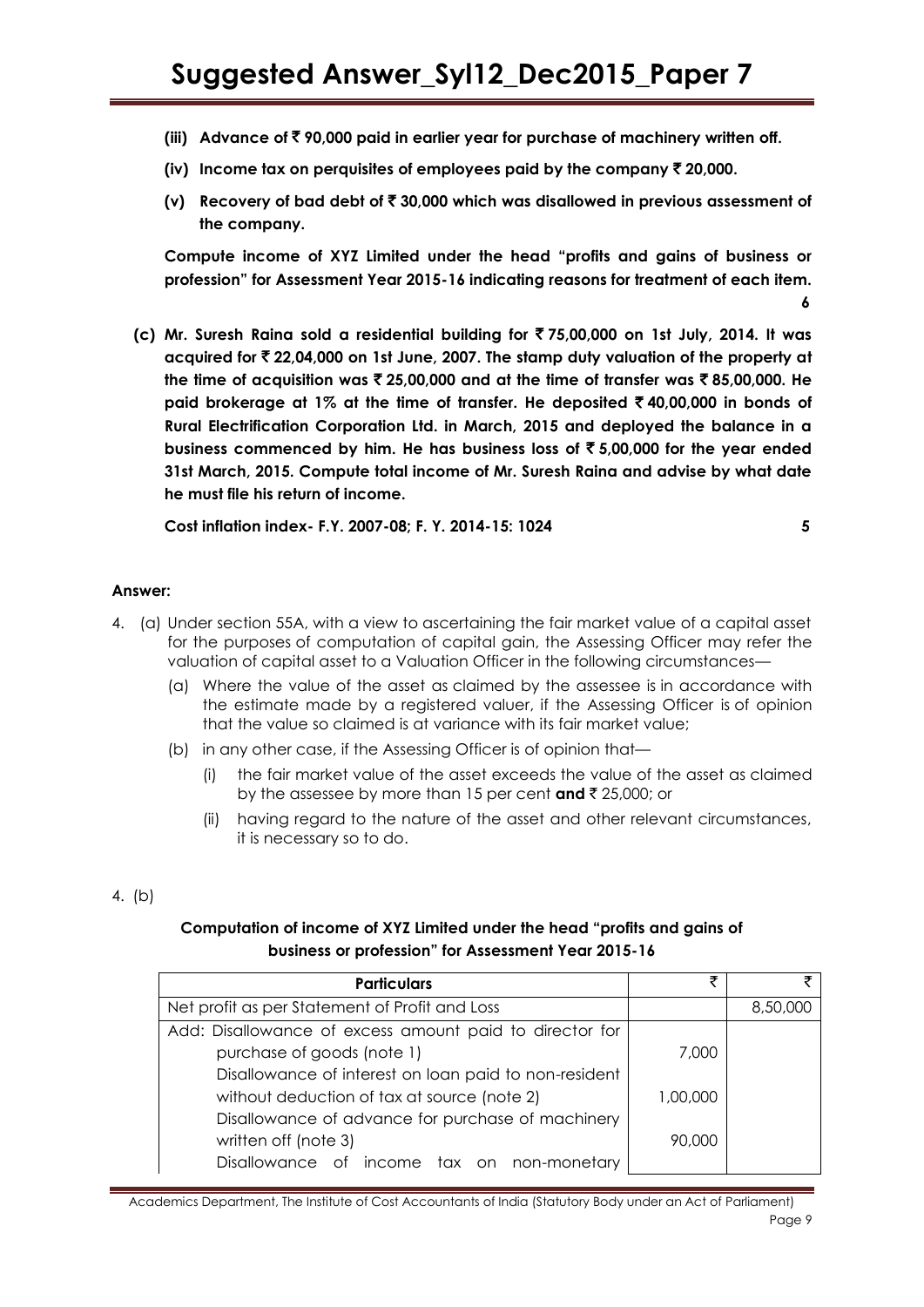| perquisites of employees (note 4)                 | 20,000 | 2,17,000  |
|---------------------------------------------------|--------|-----------|
|                                                   |        | 10,67,390 |
| Less: recovery of bad debts disallowed in earlier |        | 30,000    |
| assessment year (note 5)                          |        |           |
| Profits and gains of business or profession       |        | 10,37,390 |

# **Notes:**

- 1. Purchase of goods for which payment has been made to director, an interested person referred to in section 40A(2) is disallowed to the extent such payment exceeds the fair market value of goods. Therefore, amount of  $\bar{z}$  7,000 is disallowed under section 40A(2).
- 2. Interest paid to non-resident without deduction of tax at source is fully disallowed under section  $40(a)(i)$ .
- 3. Loss due to non-recovery of advance paid for purchase of machinery (i.e. capital advance) is loss of capital nature and hence, write off of such advance is disallowed.
- 4. Income tax paid on non-monetary perquisites of employees is disallowed under section 40(a)(v)
- 5. Since the amount of bad debt was disallowed in earlier assessment year, recovery of such debt in previous year 2014-15 shall not be deemed as income under section 41(4). As the amount has been credited to the Statement of Profit & loss, the same is reduced in computation of business income.
- 4. (c)

Computation of total income of Mr. Suresh Raina for the assessment year 2015-16

| <b>Particulars</b>                | ₹         | ₹          |
|-----------------------------------|-----------|------------|
| Income from business              |           | (5,00,000) |
| Capital gains                     |           |            |
| Sale consideration                | 85,00,000 |            |
| Less: Brokerage @1% on ₹75 lakhs  | 75,000    |            |
|                                   | 84,25,000 |            |
| Less: Indexed cost of acquisition | 40,96,000 |            |
| 22,04,000 × 1024/551*             |           |            |
| Long term capital gain            | 43,29,000 |            |
| Less: Deduction U/s. 54EC         | 40,00,000 |            |
|                                   |           | 3,29,000   |
| Total Income                      |           | (1,71,000) |

**Note:** In order to carry forward the business loss, Mr. Suresh Raina must file the return of income before the due date specified in section 139(1) of the Act.

\*This steps involves single calculation. Hence, if any candidate uses any other cost inflation factor, full credit should be given for the step, even though the consequential figures are different.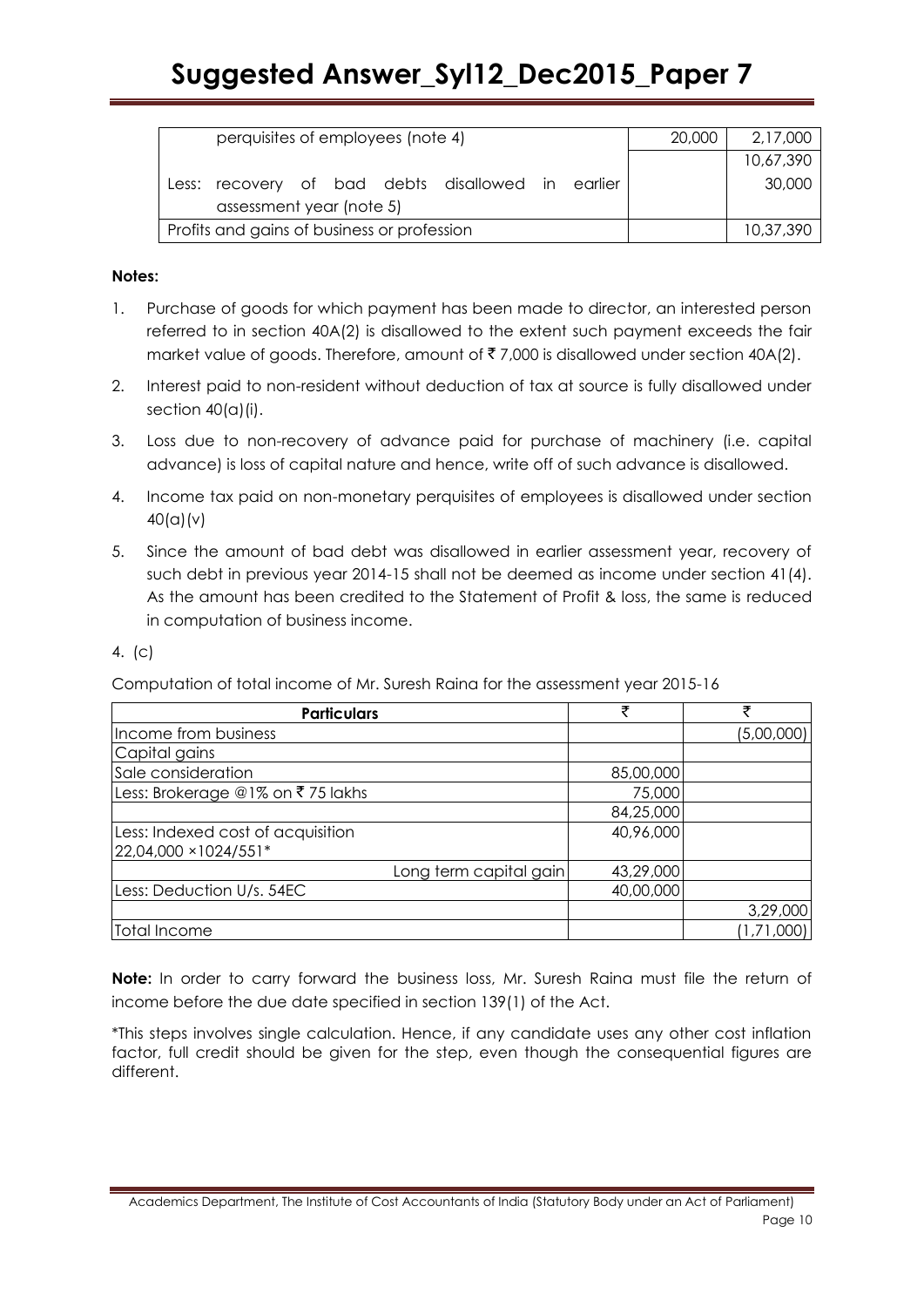**5. (a) Raja is the owner of a residential house property having two independent floors of equal size in Chennai. The ground floor of the property has been let out to a tenant at rent of** ` **15,000 per month from 1st June, 2014. The first floor of the property is occupied by Raja for his residential purpose.**

**Other particulars relating to the property are as follows:**

| <b>Particulars</b>                                      |               |
|---------------------------------------------------------|---------------|
| <b>Standard Rent</b>                                    | 3,20,000 p.a. |
| <b>Municipal valuation</b>                              | 3,80,000 p.a. |
| <b>Fair rent</b>                                        | 3,70,000 p.a. |
| Annual municipal tax (50% paid)                         | 57,000        |
| Interest on loan taken for construction of property for | 30,000        |
| the year 2014-15                                        |               |
| Annual insurance premium                                | 5,000         |

**Compute income from house property of Raja for the Assessment Year 2015-16. 7**

**(b) Mumbai People Co-operative Society has derived the following income during the previous year 2014-15:**

| Income from processing, with the aid of power, of agricultural<br>produce of its members | 40,000 |
|------------------------------------------------------------------------------------------|--------|
| Income from collective disposal of labour of its members                                 | 65,000 |
| Interest from another co-operative society                                               | 30,000 |
| Income from House Property                                                               | 80,000 |
| Income from other business                                                               | 61,000 |

**Determine the total income of Mumbai People Co-operative Society for Assessment Year 2015-16. 6**

**(c) Ms. Priya has kept a fixed deposit of** ` **10 lakhs with State Bank of India on which she received interest of** ` **80,000. Subsequently she borrowed** ` **5 lakhs from the same bank on the security of the fixed deposit. Interest paid on such loan is** ` **50,000. She offered interest income of** ` **30,000 (after adjustment of interest paid** ` **50,000). Is she correct? 2**

### **Answer:**

5. (a)

### **Computation of income from house property of Raja for Assessment Year 2015-16**

| <b>Particulars</b>                                                                               |          |  |
|--------------------------------------------------------------------------------------------------|----------|--|
| First floor (rented) (50% of total area)                                                         |          |  |
| Municipal value (₹ 3,80,000 x 50%)                                                               | 1,90,000 |  |
| Fair rent (₹ 3,70,000 x 50%)                                                                     | 1,85,000 |  |
| Standard rent (₹ 3,20,000 x 50%)                                                                 | 1,60,000 |  |
| Expected rent is the higher of municipal value and fair rent, but<br>restricted to standard rent | 1,60,000 |  |
| Rent receivable for the whole year ( $\bar{\xi}$ 15,000 × 12)                                    | 1,80,000 |  |
| Actual rent received due to vacancy (₹ 1,80,000 - ₹ 30,000)                                      | ,50,000  |  |

Academics Department, The Institute of Cost Accountants of India (Statutory Body under an Act of Parliament) Page 11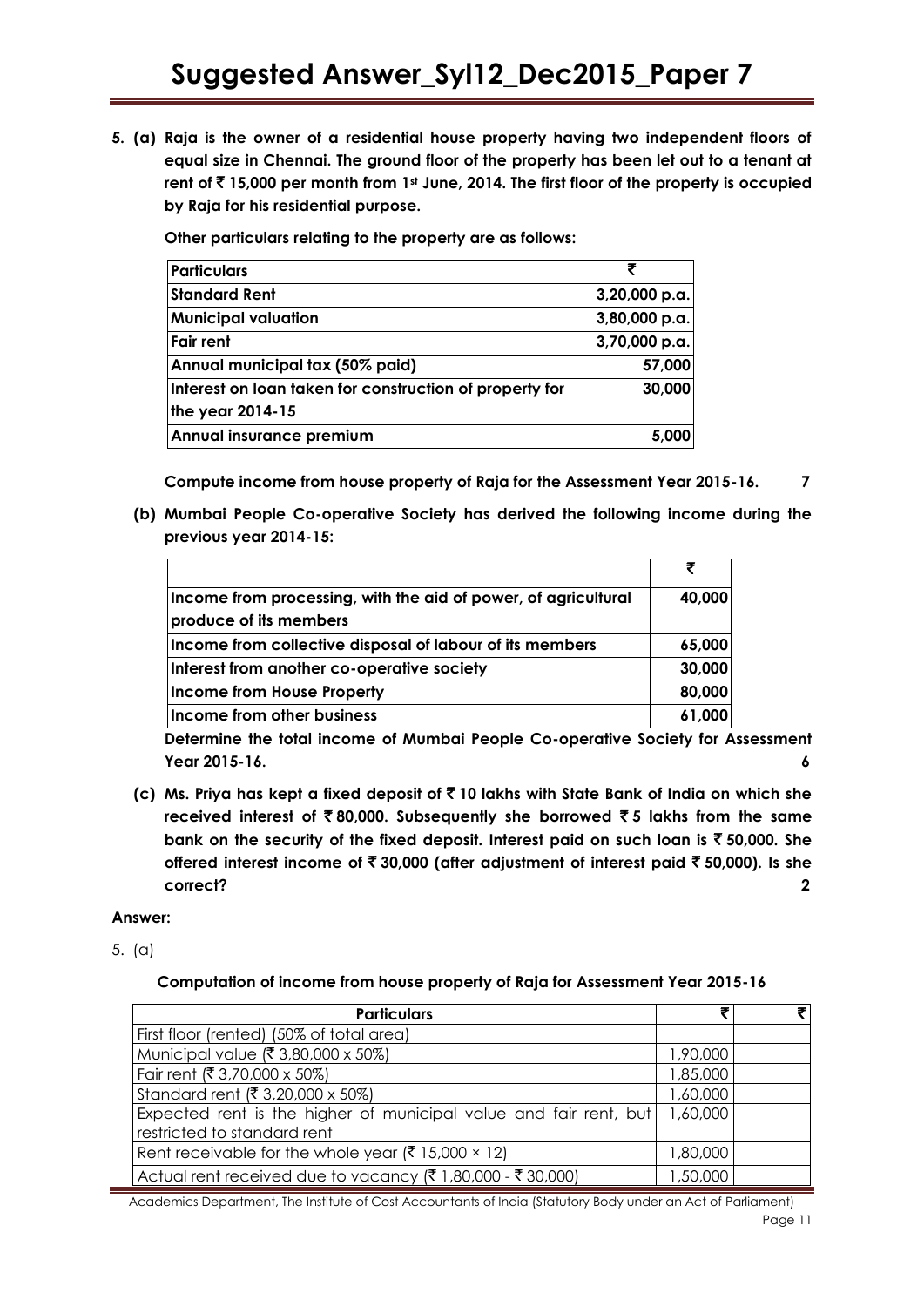| Owing to vacancy the actual rent received is less than expected       |        |          |
|-----------------------------------------------------------------------|--------|----------|
| rent. Therefore, the actual rent received is the Gross Annual Value   |        |          |
| <b>Gross Annual Value</b>                                             |        | 1,50,000 |
| Less: Municipal tax – actually paid ( $\bar{\xi}$ 57,000 x 50% x 50%) |        | 14,250   |
| Net Annual value                                                      |        | 1,35,750 |
| Less: deductions under section 24                                     |        |          |
| 30% of net annual value                                               | 40,725 |          |
| Interest on loan (₹ 30,000 $\times$ 50%)                              | 15,000 |          |
|                                                                       |        | 55,725   |
| Taxable income from 1st floor                                         |        | 80,025   |
| Ground floor (self-occupied) (50% of total area)                      |        |          |
| Annual Value                                                          | Nil    |          |
| Less: Deduction under section 24 in respect of interest on loan       |        |          |
| $( ₹30,000 \times 50%)$                                               | 15,000 | 15,000   |
| Income from house property                                            |        | 65.025   |

**Note:** No deduction is admissible in respect of insurance premium

### 5. (b)

# **Computation of total income of Mumbai People Co-operative Society for Assessment Year 2015-16**

| <b>Particulars</b>                                             | 3      | ₹        |
|----------------------------------------------------------------|--------|----------|
| Income from house property                                     |        | 80,000   |
| <b>Business Income</b>                                         |        |          |
| Income from processing of agricultural produce with the aid of |        |          |
| power                                                          | 40,000 |          |
| Income from collective disposal of labour                      | 65,000 |          |
| Income from other business                                     | 61,000 |          |
|                                                                |        | 1,66,000 |
| Income from other sources                                      |        |          |
| Interest from other co-operative society                       |        | 30,000   |
| Gross Total Income                                             |        | 2,76,000 |
| Less: Deduction under section 80P in respect of                |        |          |
| Interest from other co-operative society-sec. 80P(2)(d)        | 30,000 |          |
| Collective disposal of labour-sec. 80P(2)(a)(vi)               | 65,000 |          |
| Other business income-sec 80P(2)(c)                            | 50,000 | 1,45,000 |
| Total Income                                                   |        | 1,31,000 |

5. (c) As per section 57, any expenditure (not being capital expenditure) incurred to earn income chargeable under the head "income from other sources" shall be allowed as deduction against such income.

Interest on fixed deposit with SBI is the income in the hands of Ms. Priya. Interest on loan taken from bank on security of such fixed deposit is not an expenditure incurred to earn interest on fixed deposit. Therefore, in the given case, interest of  $\bar{\tau}$  50,000 paid by her is not allowable as deduction and the entire interest income of  $\bar{\tau}$  80,000 is taxable in her hands.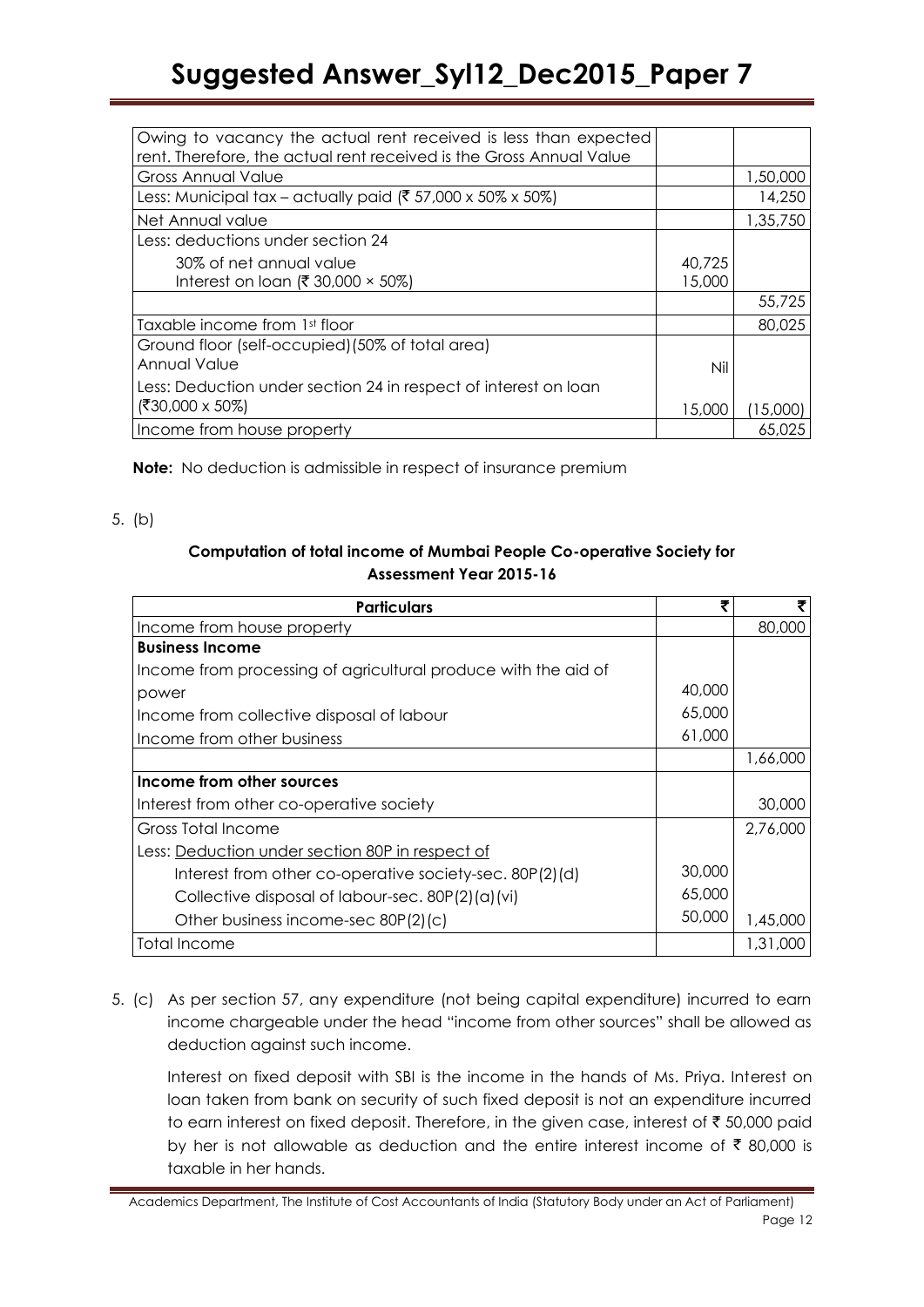- **6. (a) Raj Industries Ltd. furnishes you the following information for the year ended 31.03.2015:**
	- **(i) Net Profit as per Statement of Profit and Loss** ` **16,00,000.**
	- **(ii) Provision for warranties to customers Statement of Profit and Loss** ` **2,00,000.**
	- **(iii) Wealth tax paid debited to Statement of Profit and Loss** ` **30,000.**
	- **(iv) Agricultural income credited to Statement of Profit and Loss** ` **1,00,000.**
	- **(v) Deferred tax credited to Statement of Profit and Loss account** ` **4,00,000.**
	- **(vi) The company has as per books: Brought forward depreciation of** ` **2,50,000 and Business loss of** ` **3,00,000.**

**Compute "book profit" under section 115JB for the assessment year 2014-15. 6**

**(b) Mr. Vignesh and his wife Smt. Buddhi furnish the following information for the year ended 31.03.2015:**

|       | <b>Particulars</b>                                                |          |
|-------|-------------------------------------------------------------------|----------|
| (i)   | Salary income (computed) of Smt. Buddhi                           | 5,50,000 |
| (ii)  | Income of minor son Brijesh who suffers from disability specified | 1,50,000 |
|       | in section 80U                                                    |          |
| (iii) | Income of minor daughter Chitra from singing                      | 85,000   |
| (iv)  | Income from business (computed) of Mr. Vignesh                    | 4,00,000 |
| (v)   | Rental income from property earned by Smt. Buddhi during the      |          |
|       | year ₹ 4,80,000. The property was gifted by Vignesh 3 years ago   |          |
|       | out of love and affection.                                        |          |
| (vi)  | Income of minor daughter Chitra from company deposit              | 20,000   |

**Compute the total income of Mr. Vignesh and Smt. Buddhi for the Assessment Year 2015-16. 5**

**(c) Mrs. Zeenat is running a proprietary business whose accounts are audited under section 44AB since her turnover always exceeded** ` **100 lakhs. She pays a monthly rent of** ` **13,000 for the office premises to Mr. Jack, the owner of the building, an individual. She also pays** ` **10,000 per month to Mr. Jack for the use of furniture, fixtures and vacant land appurtenant to the building. Is she liable to deduct tax at source on these payments? If no tax is deducted at source, what would be the consequence? 4**

### **Answer:**

6. (a) A

### **Computation of "Book Profit" of Raj Industries Ltd for Assessment Year 2015-16**

| <b>Particulars</b>                                                      |          |
|-------------------------------------------------------------------------|----------|
| Net profit as per Statement of Profit and Loss                          | 6,00,000 |
| Add: provision for warranties to customers is an ascertained liability. | Nil      |
| Hence, no addition is required                                          |          |
| Wealth tax is not to be added back. Only income tax paid/               |          |
| payable/provided is added back                                          |          |

Academics Department, The Institute of Cost Accountants of India (Statutory Body under an Act of Parliament) Page 13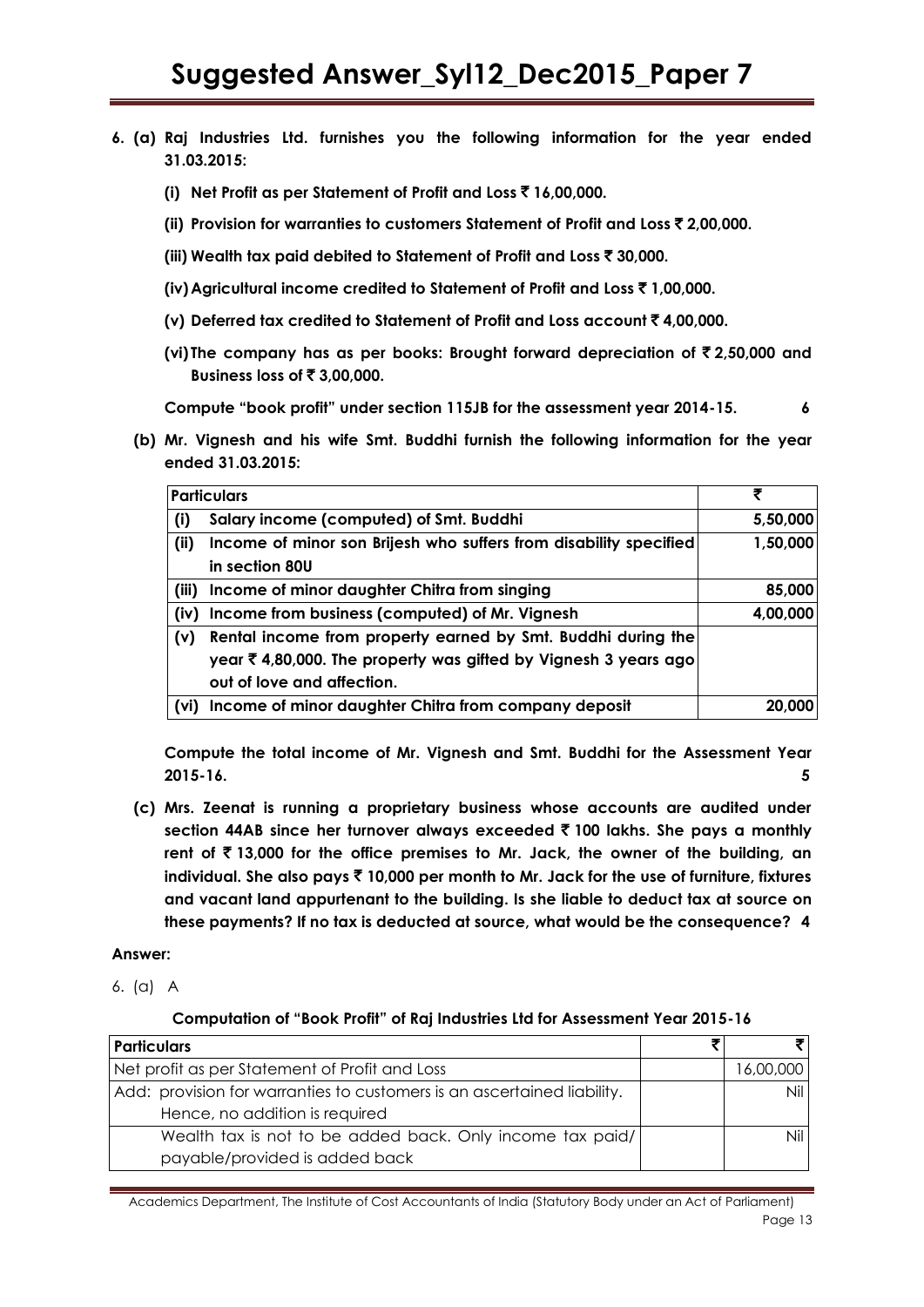|                                                             |          | 16,00,000 |
|-------------------------------------------------------------|----------|-----------|
| Less: Agricultural income being exempt is to be excluded    | 1,00,000 |           |
| Deferred tax credit to be excluded                          | 4,00,000 |           |
| Lower of brought forward loss or unabsorbed depreciation as |          |           |
| per books is deductible                                     | 2,50,000 | 7,50,000  |
| Book profit under section 115JB                             |          | 8,50,000  |

6. (b)

# **Computation of Total Income**

|                                                     |          | Mr. Vignesh | Smt. Buddhi |
|-----------------------------------------------------|----------|-------------|-------------|
| Salary income                                       |          |             | 5,50,000    |
| Business income                                     |          | 4,00,000    |             |
| Clubbing of Income: Rental income                   | 4,80,000 |             |             |
| Less: Deduction U/s. 24                             | 1,44,000 |             |             |
|                                                     |          | 3,36,000    |             |
| Total income before clubbing                        |          | 7,36,000    | 5,50,000    |
| <b>Clubbing of minors income:</b>                   |          |             |             |
| Minor<br>Brijesh, income not liable<br>son<br>for   |          |             |             |
| clubbing as he suffers from<br>the<br>disability    |          |             |             |
| specified in section 80U                            |          |             |             |
| Minor daughter Chitra from the activity of singing  |          |             |             |
| not liable for clubbing.                            |          |             |             |
| from company deposit for<br>minor<br><b>Income</b>  |          |             |             |
| daughter Chitra liable for clubbing.                |          |             |             |
| Since the total income before clubbing is more in   |          |             |             |
| the hands of Mr. Vignesh it is to be clubbed in his |          |             |             |
| after allowing deduction of ₹1500 U/s.<br>hands     |          | 18,500      |             |
| 10(32)                                              |          |             |             |
| <b>Total Income</b>                                 |          | 7,54,500    | 5,50,000    |

6. (c) Since Mrs. Zeenat an individual whose accounts are required to be audited under section 44AB for the immediately preceding financial year she has to deduct tax at source on the payments covered by Chapter XVII-B.

Section 194-I deals with tax deduction at source out of payment of rent towards the use of land or building together with furniture, fittings etc. Since the aggregate rental payment towards building and use of furniture etc being  $\bar{\tau}$  2,76,000 exceeds the limit of  $\bar{\tau}$ 1,80,000, tax is deductible at source at 10% from the payments made to Mr. Jack.

Non-deduction of tax at source would attract disallowance under section 40(a)(ia) at 30% of the expenditure. The amount liable for disallowance would be 30% of ₹2,76,000 being ₹82,800. Further the penal consequences for non-deduction of tax at source would also be attracted.

If the payee has admitted the income and filed the return and gives the prescribed declaration to the payer i.e. Mrs. Zeenat, then the disallowance under section  $40(a)$  (ia) will not apply.

Academics Department, The Institute of Cost Accountants of India (Statutory Body under an Act of Parliament) Page 14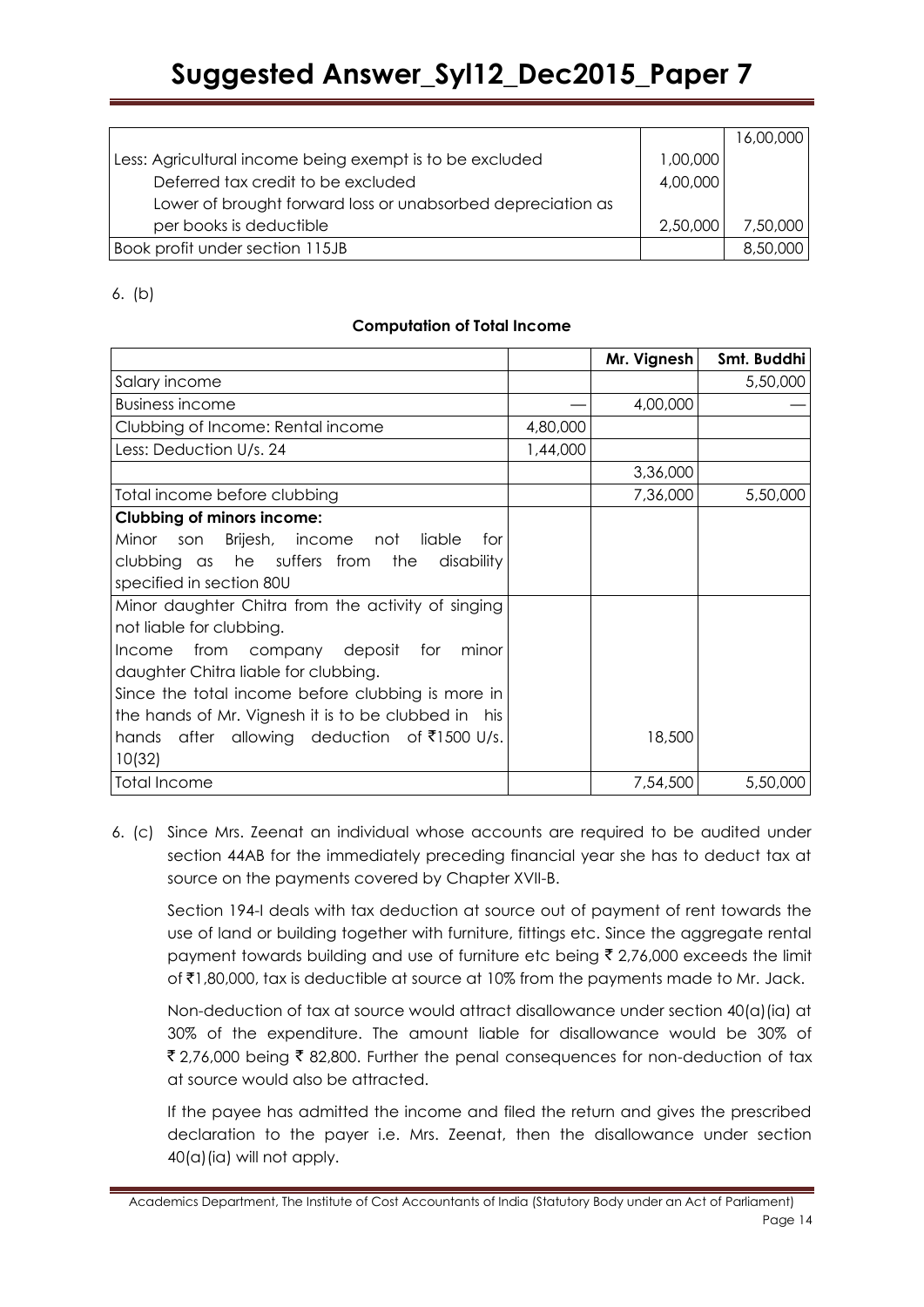# **Section B**

**(International Taxation and Transfer Pricing) Answer** *any two* **questions out of** *three* **questions.**

- **7. (a) Explain "associated enterprise" in the context of taxation of income. 3**
	- **(b) State whether the following transactions are international transactions between associated enterprises: 3**
		- **(i) A Co. Ltd. of Delhi has guaranteed a bank term loan of** ` **25 crores (converted in Indian rupee) availed by Mckinsey Inc. of Hong Kong. The loan guaranteed is 11% of the total borrowings of Mckinsey Inc.**
		- **(ii) Four partners of FA LLP of Mumbai are directors in Beta Co. Ltd. of UK. There are 9 directors in the governing board of Beta Co. Ltd. During the year FA LLP exported goods to Beta Co. Ltd. for** ` **20 crores, which is 80% of its total turnover.**
		- **(iii) Ramesh & Co. a partnership firm located in Bangalore is 100% dependent on raw materials supplied by Abdul LLP of Singapore. There is no other investment or financial interest between these two entities.**
	- **(c) Richard Shipping Co. of Australia is engaged in shipping business. It received** ` **600 lakhs towards carriage of goods from the port of Kolkata to Sydney during the year 2014-15. The net tonnage of the ship exceeded 25,000 and the total quantum of goods carried was 60,000 tonnes. The assessee wants to offer income on presumptive basis. Compute the income and state the procedure for tax compliance. 4**
		- *Note:* **Presumptive income for a qualifying ship exceeding 25,000 net tonnage is**  ` **11,770 plus** ` **29 for each 100 tonnes exceeding 25 tonnes.**

### **Answer:**

- 7. (a) An enterprise in relation to another enterprise shall be an associated enterprise
	- (i) which participates, directly or indirectly, or through one or more intermediaries, in the management or control or capital of the other enterprise; or
	- (ii) in respect of which one or more persons who participate, directly or indirectly, or through one or more intermediaries, in its management or control or capital, or the same persons who participate, directly or indirectly, or through one or more intermediaries, in the management or control or capital of the other enterprise.
- 7. (b) (i) When one enterprise guarantees not less than 10% of the total borrowings of the other enterprise, they are deemed to be associated enterprises. Therefore the transaction is that of an international transaction between associated enterprises.
	- (ii) When more than half of the directors of the governing board are common, they are said to be associated enterprises. In this case, 4 directors out of 9 directors of Beta Co Ltd are from FA LLP of Mumbai. Therefore, they are not associated enterprises in spite of huge export turnover effected by FA LLP of Mumbai.
	- (iii) When one enterprise is dependent for 90% or more on another enterprise for raw materials and consumables, they are said to be associated enterprises regardless of the financial interest inter se between them.

Academics Department, The Institute of Cost Accountants of India (Statutory Body under an Act of Parliament) Page 15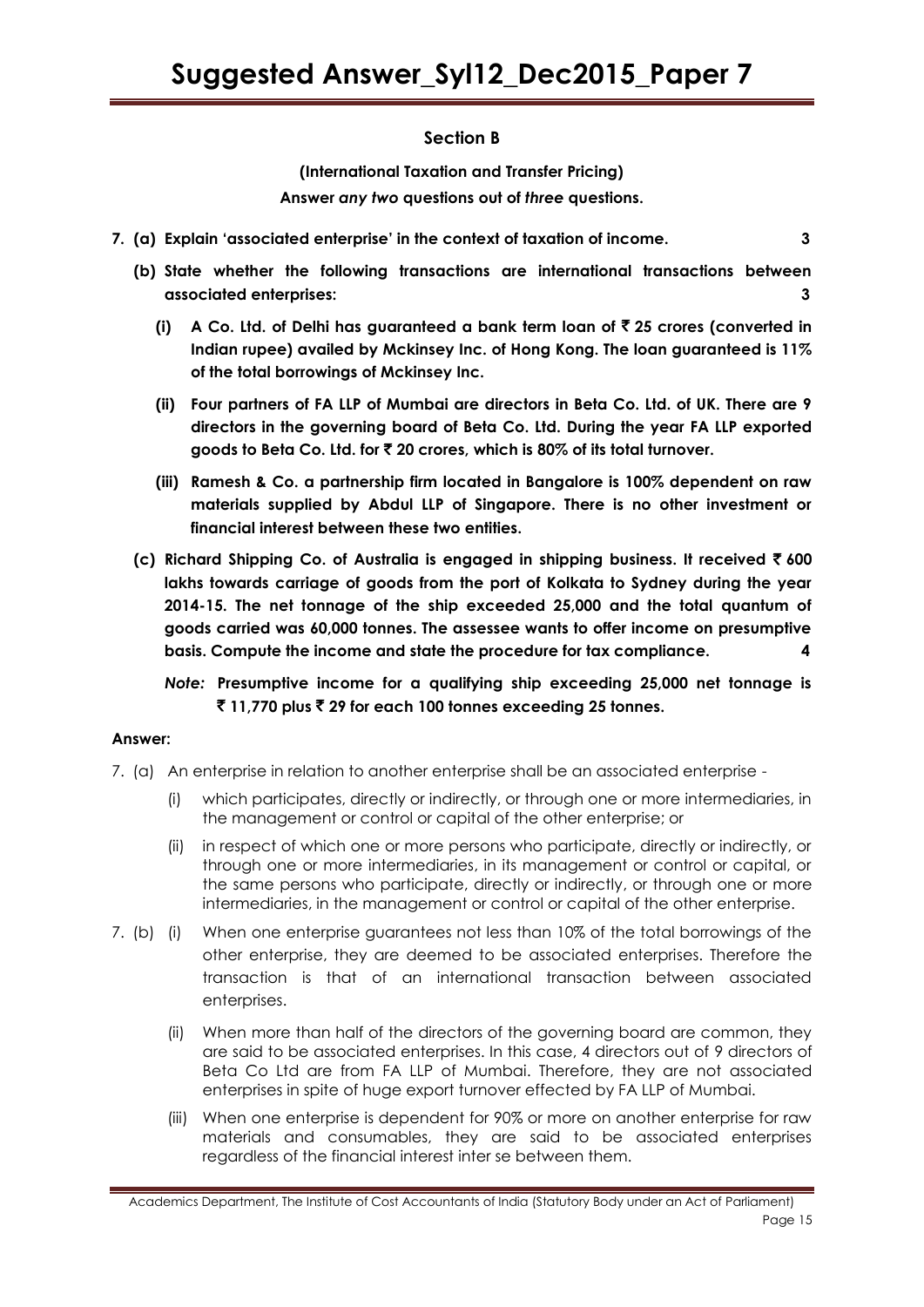7. (c) Since the assessee is a non-resident, the provisions of Chapter Xll-G relating to income of shipping companies based on tonnage capacity of ships cannot be applied. It is not a qualifying company as specified in section 115VC.

The assessee has to offer income under section 44B.

In the case of non-resident engaged in the business of operation of ships a sum equal to 7.5% of the amount received towards carriage of passengers, livestock, mail or goods shipped at any port in India is chargeable to tax.

In view of the above, the amount liable to tax under section 44B would be 7.5% of Rs.600 lakhs being ₹ 45 lakhs.

Before the departure of the ship from any port in India, the master of the ship must prepare and furnish to the Assessing Officer a return of the full amount paid or payable to the owner or charterer or any person on his behalf on account of the carriage of all passengers, livestock, mail or goods shipped at that port since the last arrival of the ship thereat.

- **8. (a) LV Ltd., an Indian company supplied textile articles to its holding company BB Ltd., Spain during the year 2014-15. LV Ltd. also supplied the same product to another Spain based company VX Ltd., an unrelated party. During the year, it supplied 10,000 units to BB Ltd. at Euro 100 per unit. It supplied 4000 units to VX Ltd. at Euro 110 per unit. It gave 3 months credit time to BB Ltd. and whereas to VX Ltd. it supplied against payment i.e. no credit time was given. The cost of capital may be taken as 12% per annum. Compute the arm"s length price for the transaction with BB Ltd. 1 Euro =** ` **80. 4**
	- **(b) What are the specified domestic transactions which are liable for transfer price adjustments? 4**
	- **(c) A branch office of a foreign company in India has loss of** ` **20 lakhs after charging head office expenses of** ` **50 lakhs. Explain with reasons the amount of income chargeable to tax in the hands of the branch for the assessment year 2015-16. 2**

### **Answer:**

8. (a) LV Ltd supplied goods to its foreign holding company BB Ltd at Euro 100 per unit with a credit time of 3 months. To the unrelated party VX Ltd it supplied at Euro 110 per unit with no credit time.

The cost of capital is given as 12% per annum which means 1% per month. The supply to unrelated party with no credit time and to the related party with 3 months credit period show that the cost of capital at 3% for the extended credit time of 3 months.

|                                              | In Euro |
|----------------------------------------------|---------|
| Price per unit supplied to related party     | 00      |
| Add: Cost of capital for 3 months            |         |
| Adjusted price per unit to the related party | 03      |
| Price charged to unrelated party             |         |
| Under priced for related party               |         |
| No. of units supplied $10,000 \times 7 =$    |         |

Arms length price to related party to be adjusted 70000  $\times$  80 =  $\overline{\phantom{0}}$  56 lakhs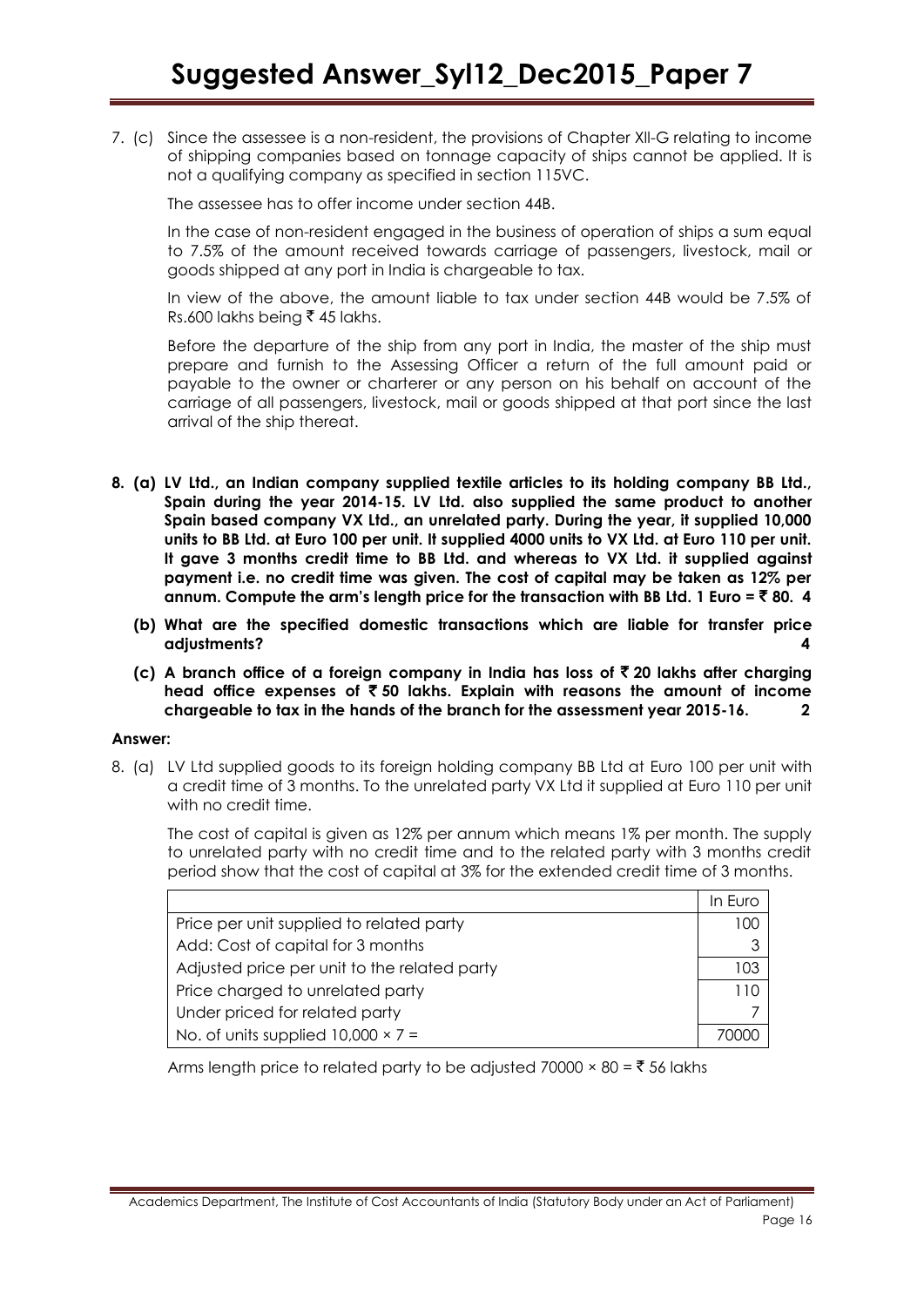- 8. (b) Section 92BA specifies the meaning of specified domestic transaction. The following transactions are specified domestic transactions covered for adjustments/ consequences of sections 92, 92C, 92D and 92E, namely:—
	- (i) any expenditure in respect of which payment has been made or is to be made to a person referred to in clause (b) of sub-section (2) of [section 40A;](javascript:ShowMainContent()
	- (ii) any transaction referred to in [section 80A;](javascript:ShowMainContent()
	- (iii) any transfer of goods or services referred to in sub-section (8) of [section 80-IA;](http://www.incometaxindia.gov.in/Acts/Income-tax%20Act,%201961/2015/Others/section80ia.htm)
	- (iv) any business transacted between the assessee and other person as referred to in sub-section (10) of [section 80-IA;](http://www.incometaxindia.gov.in/Acts/Income-tax%20Act,%201961/2015/Others/section80ia.htm)
	- (v) any transaction, referred to in any other section under Chapter VI-A or [section](javascript:ShowMainContent()  [10AA,](javascript:ShowMainContent() to which provisions of sub-section (8) or sub-section (10) of [section 80-](http://www.incometaxindia.gov.in/Acts/Income-tax%20Act,%201961/2015/Others/section80ia.htm) [IA](http://www.incometaxindia.gov.in/Acts/Income-tax%20Act,%201961/2015/Others/section80ia.htm) are applicable; or
	- (vi) any other transaction as may be prescribed,

and where the aggregate of such transactions entered into by the assessee in the previous year exceeds a sum of five crore rupees.

8. (c) Section 44C restricts the quantum of expenditure relating to head office to the extent of the actual expenditure or 5% of the adjusted total income whichever is less.

The adjusted total income means the total income before deducting head office expenditure. The adjusted total income in this case is  $\bar{\tau}$  30 lakhs (( $\bar{\tau}$  20 lakhs) +  $\bar{\tau}$  50 lakhs). The amount eligible for deduction under section 44C is 5% of  $\bar{z}$  30 lakhs being ₹ 1.50 lakhs. Hence the total income liable to tax is ₹ 28.50 lakhs (₹ 30 lakhs less 5%).

| 9. (a) When an advance pricing agreement may be declared void ab initio? What are the<br>consequences in such situation? | 3. |
|--------------------------------------------------------------------------------------------------------------------------|----|
| (b) Write short note on Tax Residency Certificate (TRC).                                                                 | 3  |
| (c) What are the objectives of a double taxation avoidance agreement?                                                    | 4  |

### **Answer:**

- 9. (a) As per section 92CC(7), the CBDT may, with the approval of the Central Government, by an order declare an advance pricing agreement void ab initio, if it finds that the agreement has been obtained by the person by fraud or misrepresentation of facts. As per section 92CC(8) upon declaring the agreement void ab initio-
	- (a) AII the provisions of the Act shall apply to the person as if such agreement had never been entered into; and
	- (b) Notwithstanding anything contained in the Act, for the purpose of computing any period of limitation under the Act, the period beginning with the date of such agreement and ending on the date of order under section 92CC(7) shall be excluded.
- 9. (b) As per section 90 and section 90A, a non-resident assessee to whom double taxation avoidance agreement applies, shall be entitled to claim relief under such agreement, if he obtains a certificate of his being a resident (tax residency certificate) in any country outside India or specified territory outside India, as the case

Academics Department, The Institute of Cost Accountants of India (Statutory Body under an Act of Parliament) Page 17